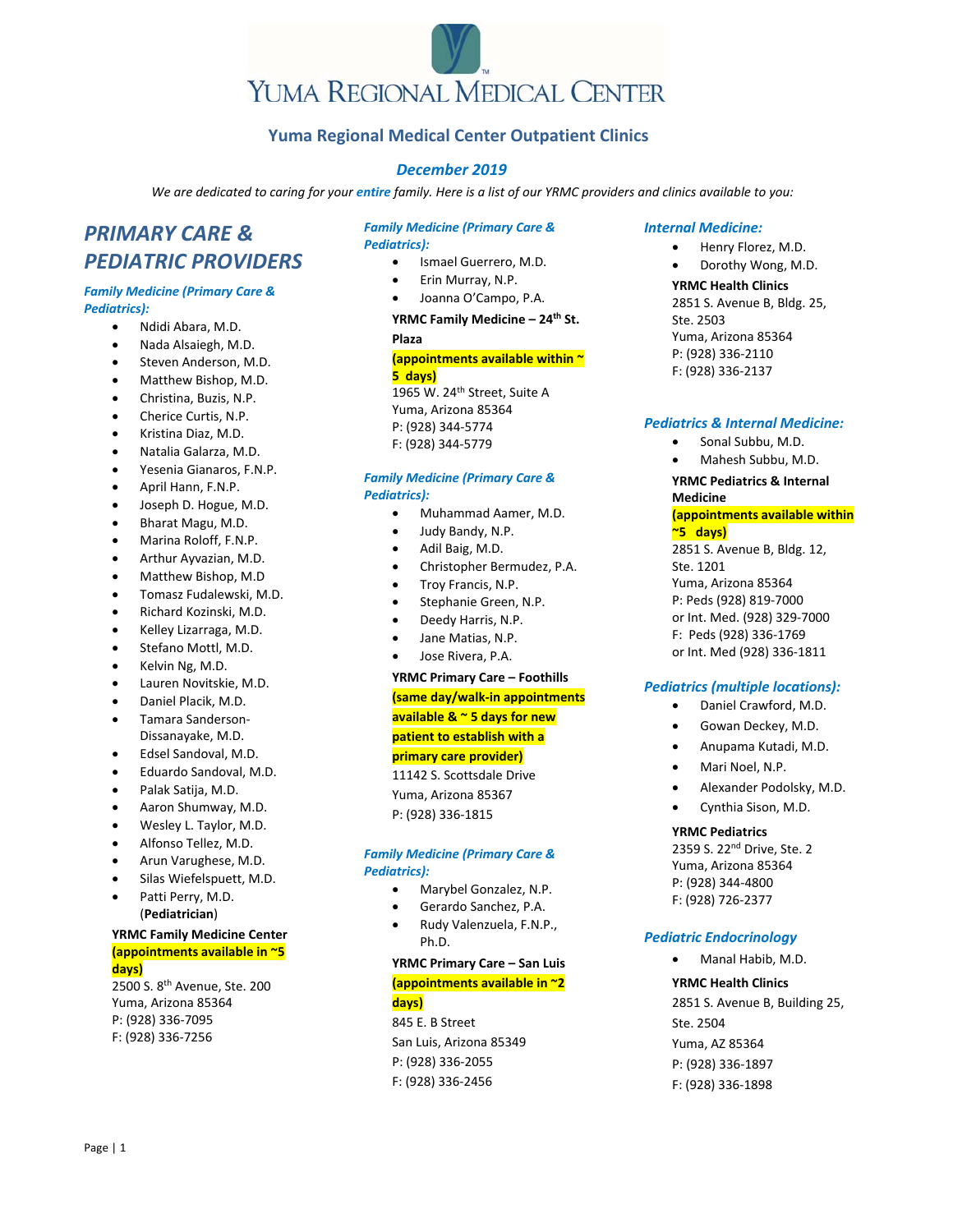# **Yuma Regional Medical Center Outpatient Clinics**

# *December 2019*

We are dedicated to caring for your entire family. Here is a list of our YRMC providers and clinics available to you:

# *Pediatric Subspecialists (child*

# *health specialists):*

- Audiology
- Behavioral Health
- Cardiology
- Dentistry
- Gastroenterology
- Neurology
- Ophthalmology
- Oral Surgery
- **Orthodontics**
- **Orthopedics**
- **Orthotics**
- Otolaryngology (ENT)
- Periodontics
- Plastic Surgery (cleft palate)
- Registered Dietician
- Speech Therapy
- Urology

# **Children's Rehabilitative Services**

# **/ YRMC Pediatric Subspecialty**

**Clinic**

2851 S. Avenue B, Building 25, Ste. 2504 Yuma, AZ 85364 P: CRS (928) 336‐2777 P: Peds Subspecialty (928) 336‐1897

# *SPECIALIST PROVIDERS & SURGEONS*

# *Allergy, Asthma & Immunology:*

- Madhu Narra, M.D.
- Lindsay Penna, P.A.

# **Yuma Regional Medical Center Specialty Clinics**

2851 S. Avenue B, Building 20, Ste. 2001 Yuma, Arizona 85364 P: (928) 336‐2434 F: (928) 336‐2435

# *Bariatric Surgery:*

# **Bariatric Surgery Clinic (weight loss surgery)** 2460 Parkview Loop, Entrance 3 Yuma, Arizona 85364 P: (928) 336‐5483(LITE) F: (928) 336‐1254

# *Behavioral Health & Psychiatry:*

- Gina Botello, N.P.
- Anita Comstock, L.P.C.
- Sidonie Ngankeu, N.P.
- Miguel Tosado, M.D.

**Yuma Regional Medical Center Behavioral Health Tuscany Plaza**  2851 S. Avenue B, Building 19 Yuma, Arizona 85364 P: (928) 336‐2090 F: (928) 336‐2490

# *Cardiac Electrophysiology:*

 David Meyer, M.D. Ragesh Panikkath, M.D.

**Yuma Regional Medical Center Specialty Clinics**  2851 S. Avenue B, Building 20, Ste. 2001 Yuma, Arizona 85364 P: (928) 336‐2434 F: (928) 336‐2435

# *Cardiology:*

- Oday Al Rabadi, M.D.
- Preeti Chandra, M.D.
- Imelda Lamela, N.P.

# **Yuma Regional Medical Center Cardiology**

2460 Parkview Loop, Entrance #2, Ste. 204 Yuma, Arizona 85364 P: (928) 336‐1675 F: (928) 336‐1676

# *Cardiovascular & Thoracic Surgery:*

- Alain Asher, M.D.
- Sarah Decker, P.A.
- James Moon, M.D.
- Derek Von Haag, M.D.

# **Cardiovascular & Thoracic Surgery Clinic**

2460 Parkview Loop, Entrance #2, Ste. 203 Yuma, Arizona 85364 P: (928) 336‐2619 F: (928) 336‐2618

# *Endocrinology:*

- Rujuta Katkar, M.D.
- Yanal Masannat, M.D. **Yuma Regional Medical Center Specialty Clinics**  2851 S. Avenue B, Building 20, Ste. 2001 Yuma, Arizona 85364 P: (928) 336‐2434 F: (928) 336‐2435

# *General Surgery:*

- Ahmed Kemmou, M.D.
- Norma Walks, M.D.
- Shruti Sharma, M.D.

# **Yuma Regional Medical Center**

### **General Surgery**

2435 S. Avenue A, Ste. A Yuma, Arizona 85364 P: (928) 344‐5055 F: (928) 276‐3315

# *Maternal Fetal Medicine*

• Gregory Lau, M.D.

**Yuma Regional Medical Center**  2400 S. Avenue A Yuma, Arizona 85364 P: (928) 336‐1575 F: (928) 336‐7453

Bryan Freeman, M.D.

**YRMC Women's Health Center** 2911 S. 8<sup>th</sup> Avenue Yuma, Arizona 85364 P: (928) 783‐3050 F: (928) 329‐1634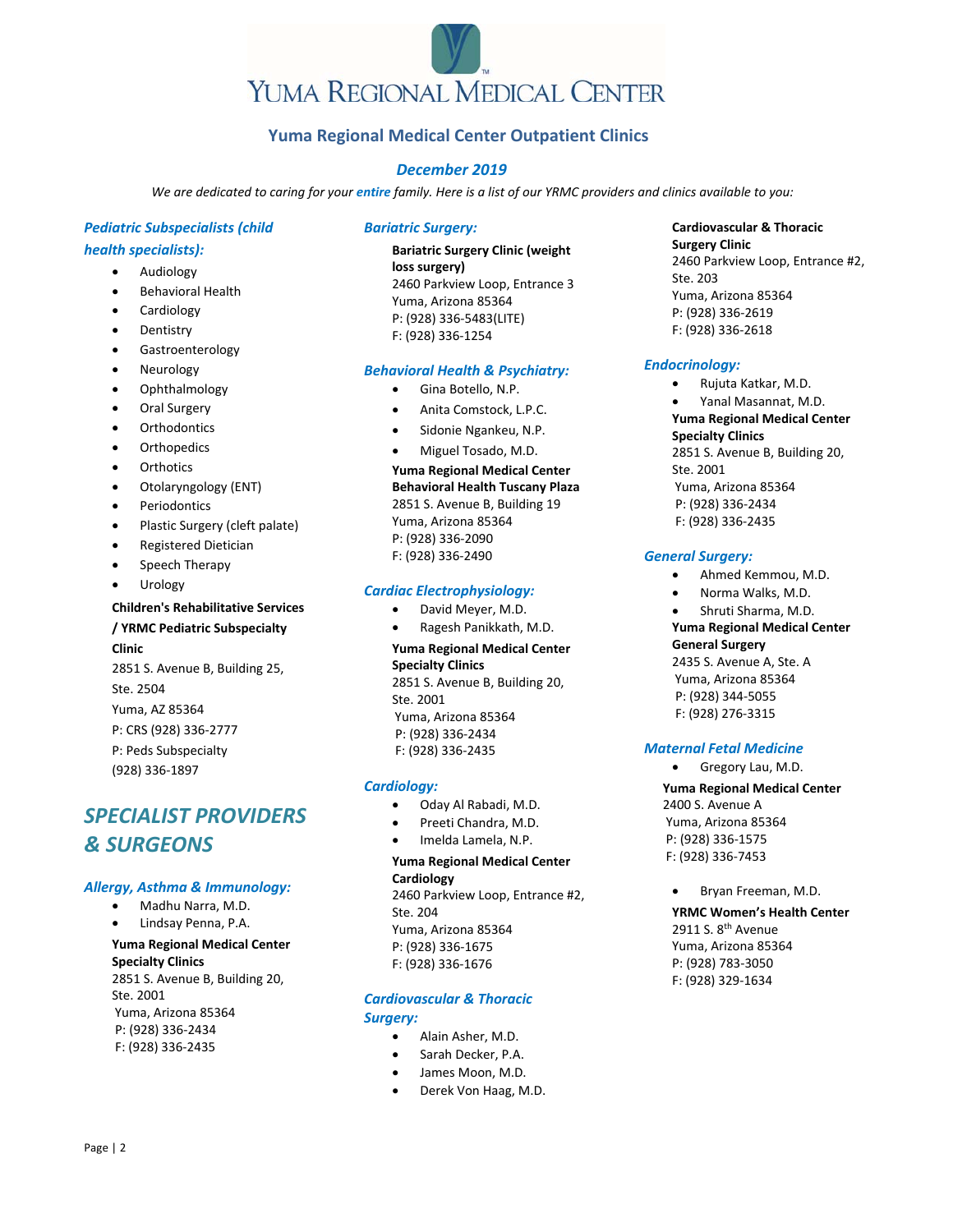# **Yuma Regional Medical Center Outpatient Clinics**

# *December 2019*

We are dedicated to caring for your entire family. Here is a list of our YRMC providers and clinics available to you:

# *Neurology:*

 Nancy Bello, D.O. **Yuma Regional Medical Center Specialty Clinics**  2851 S. Avenue B, Building 20, Ste. 2001 Yuma, Arizona 85364 P: (928) 336‐2434 F: (928) 336‐2435

# *Obstetrics and Gynecology:*

- Brock Amon, M.D.
- Julie Dance, C.N.M
- Maria Gasca‐Holtz, M.D.
- Brian Grogan, M.D.
- Nader Haddad, M.D.
- Kruthi Kelur, M.D.
- Erick Martinez, M.D.
- James Vining, M.D.

### **YRMC Women's Health Center** 2911 S. 8th Avenue

Yuma, Arizona 85364 P: (928) 783‐3050 F: (928) 329‐1634

- Sarah Strom, C.N.M.
- Dania Sweidan, M.D. **YRMC Women's Health Tuscany** 2851 S. Avenue B, Ste. 6 Yuma, Arizona 85364 P: (928) 783‐3050 F: (928) 344‐3493

# *Orthopedic Surgery (fracture clinic, knee replacement):*

- Sarim Ahmed, M.D.
- Ashley DeLuca, P.A.
- S. Dale McClure, M.D.
- 
- Emeka Ofobike, M.D.
- Kimberly Spahn, M.D.
- Eli Swanson, M.D.
- John Tidwell, M.D.
- William Tontz, M.D.

# **Yuma Regional Center for Bone & Joint Health**

2460 Parkview Loop, Entrance 3 Yuma, Arizona 85364 P: (928) 336‐7846 F: (928) 336‐1776

# *Orthopedic Surgery*

- Nickie Chouinard, P.A.
- Jose Rivera, P.A. (Tue & Thu)
- Todd Runyan, M.D.

**YRMC Bone and Joint Tuscany**  2851 S. Avenue B, Suite 201 Yuma, Arizona 85364 P: (928) 726‐5600 F: (928) 726‐7115

# *Oncology / Hematology*

# *(cancer specialists):*

- Bridgett Allen, N.P.
- Abhinav Chandra, M.D. (Medical Director)
- Carrie Lopez, N.P.
- Arun Raajasekar, M.D.
- Angela Saverimuthu, M.D.
- Makardhwaj Shrivastava, M.D.
- Raju Vaddepally, M.D.

# **Yuma Regional Medical Center Cancer Center**  2375 S. Ridgeview Drive

Yuma, Arizona 85364 P: (928) 317‐2518 F: (928) 317‐1811

# *Oncology, Radiation:*

- Jonathan Bear, M.D.
- Robert Takesuye, D.O.
- Harvey Wilds, M.D.

# **Yuma Regional Medical Center Cancer Center**  2375 S. Ridgeview Drive Yuma, Arizona 85364

P: (928) 317‐2518 F: (928) 317‐1811

# *Ophthalmology (eye specialist):*

Adam Ahmadi, M.D.

**Yuma Regional Medical Center Ophthalmology** 2270 S. Ridgeview Drive, Ste. 303 Yuma, AZ 85364 P: (928) 336‐2575 F: (928) 336‐2576

# *Otolaryngology (Ear, Nose & Throat):*

- W. Graham Driscoll, M.D.
- Patrick Ford, P.A.
- Robert Miller, M.D.

# **Yuma Regional Medical Center**

**Ear, Nose & Throat**  2680 S. Avenue B Yuma, Arizona 85364 P: (928) 783‐4476 F: (928) 782‐6722

# *Palliative Medicine:*

- Jeanne Elnadry, M.D.
- Deb Shubick, N.P.
- Mario Vazquez, N.P.

# **YRMC Palliative & Supportive Care**

2451 S. Avenue A, Ste. 104‐A Yuma, Arizona 85364 P: (928) 336‐7252 F: (928) 336‐2174

# *Podiatry:*

- Mark Goss, D.P.M.
- Alan Kravitz, D.P.M.

# **YRMC Foot & Ankle**

1881 W. 24<sup>th</sup> Street, Suite C Yuma, Arizona 85364 P: (928) 314‐3333 F: (928) 314‐4333

# *Plastic & Reconstructive Surgery:*

Daniel Sutphin, M.D.

**Yuma Regional Medical Center Plastic & Reconstructive Surgery** 2460 Parkview Loop, Entrance #2, Ste. 201 Yuma, AZ 85364 P: (928) 336‐1790 F: (928) 336‐1791